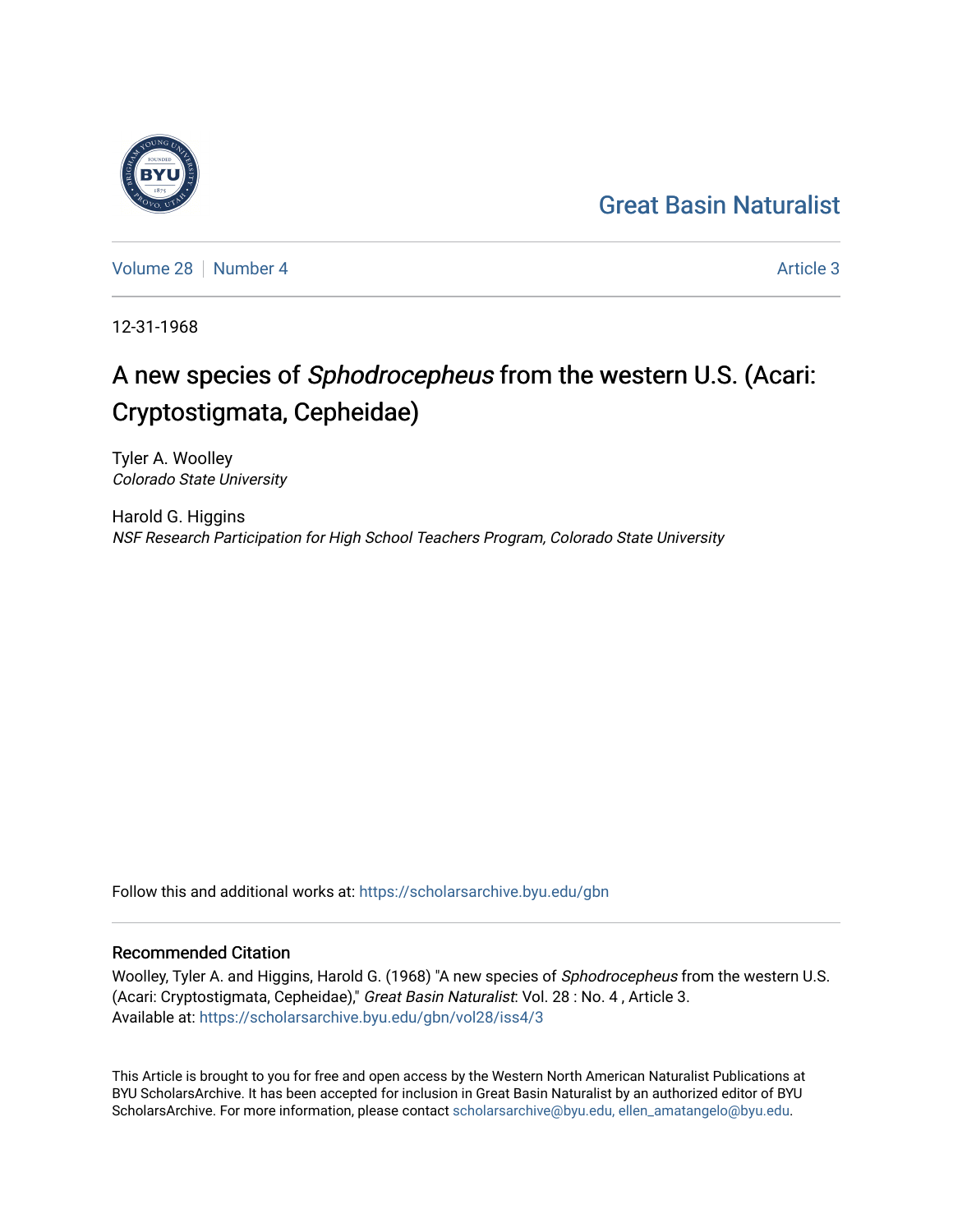### A NEW SPECIES OF SPHODROCEPHEUS<br>FROM THE WESTERN U. S.<sup>1</sup> (ACARI: CRYPTOSTIGMATA, CEPHEIDAE)

#### Tyler A. Woolley<sup>2</sup> and Harold G. Higgins<sup>3</sup>

In a previous paper (Woolley and Higgins, 1963) we delineated the characteristics of the family Cepheidae, some of the synonymy involved with certain genera and described <sup>a</sup> new genus and species. Collections since that time have disclosed further examples of Sphodrocepheus tridactylus and a new species within the genus. These new distributional records are included below with the diagnosis and description of <sup>a</sup> new species.

#### Sphodrocepheus tridactylus W. & H.. 1963

Three male specimens of this species were collected in moss, four miles south of Waldport, Lincoln Co., Oregon, by G. Krantz and J. D. Lattin, <sup>7</sup> February 1960. Very little variation was noticed between these specimens and those previously collected. This record extends the distributional range of the species in Oregon.

#### Sphodrocepheus anthelionus, sp. n. (Figs. 1-5)

 $D_{IAGNOSIS.}$ — The new species differs from S. tridactylus in its larger size, in the shorter, tufted sensilli (Fig. 1A) and notogastral hairs (Fig. 4). The new species also exhibits differences in the lengths of the prodorsal hairs but is particularly contrasted to S. tridactylus in the presence of a translamella and slight mucro posterior to it; the new species has two humeral bristles instead of one as in tridactylus; other minor differences are included in the description below. The trivial name is derived from the Greek, *anthelionos*, a diminutive of "plume of a reed" and has specific reference to the plumed tips of the sensillus and notogastral hairs.

Description.— Color dark brown; prodorsum broadly triangular; rostrum rounded, rostral hairs shorter than lamella hairs, curved, slightly barbed, inserted in margins of rostrum posterior to tip; lamellae narrowed, with sinuate lateral margins, pitted, lamellar cusps narrower than lamellae, with slight dentes at anterolateral corner; lamellar hairs twice as long as interlamellar hairs, sinuous and ser pentine in appearance, smooth, inserted in distal ends of lamellar cusps; interlamellar hairs longer than rostral hairs, but shorter than lamellar hairs, barbed, with slightly plumed ends, inserted at middle of length of lamellae; tutoria prominent flanges at lateral margins of prodorsum. pitted, confluent with anterior margin of pedotecta I; surface of prodorsum between lamellae smooth, not pitted as are lamellae and tutoria; pseudostigmata cup-shaped, with robust circu-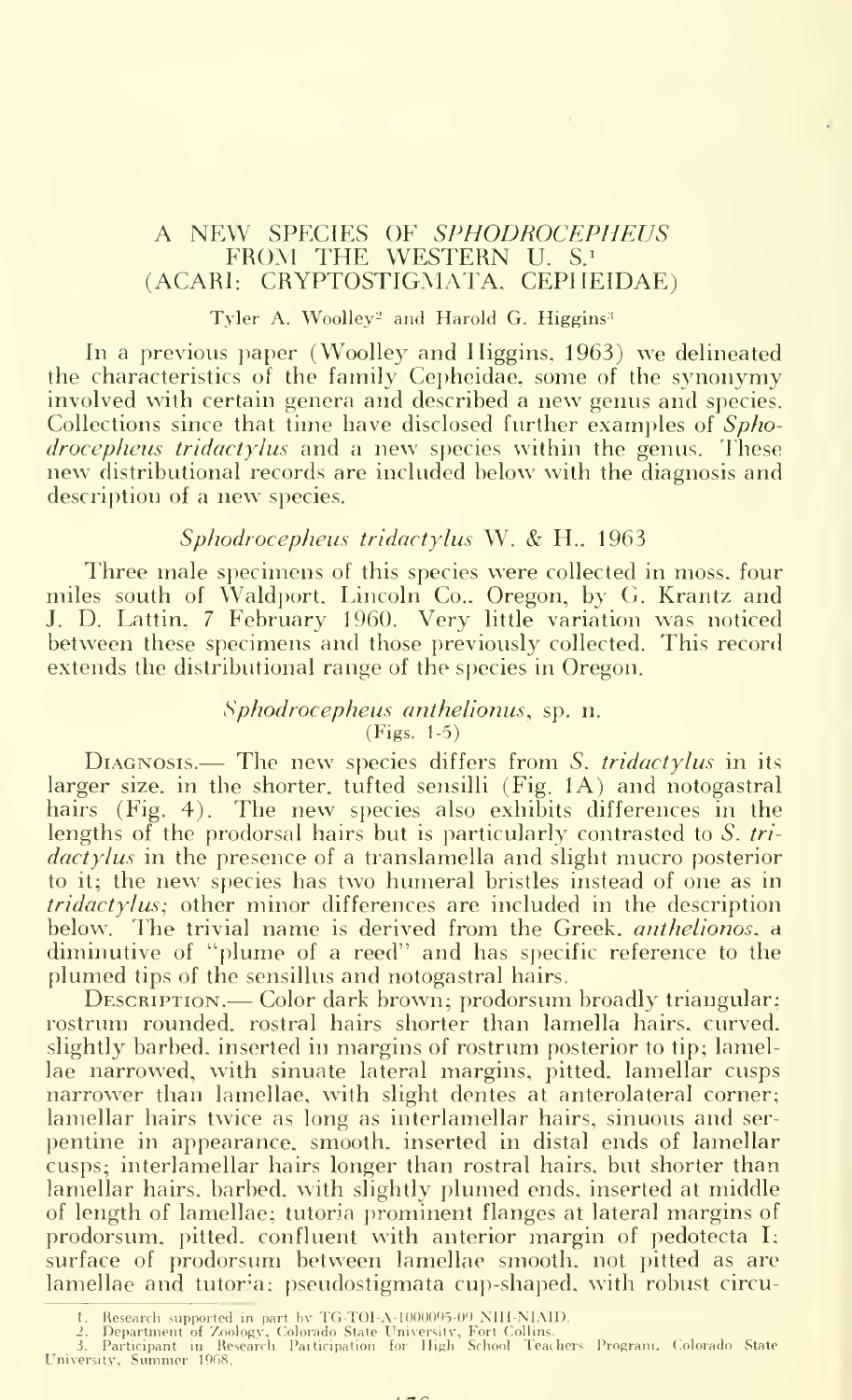

Fig. 1. Prodorsum of *Sphodrocepheus anthelionus*; A, enlarged view of pseudostigmata and tufted sensillus.

Fig. 2. Infarcapitulum of *S. anthelionus* from the ventral view.<br>Fig. 3. Enlarged view of humeral process and bristles of *S. anthelionus.* 

Fig. 4. Dissected dorsal plate of *S. anthelionus*, showing notogastral bristles. Fig. 5. Venter of *S. anthelionus*, legs omitted.